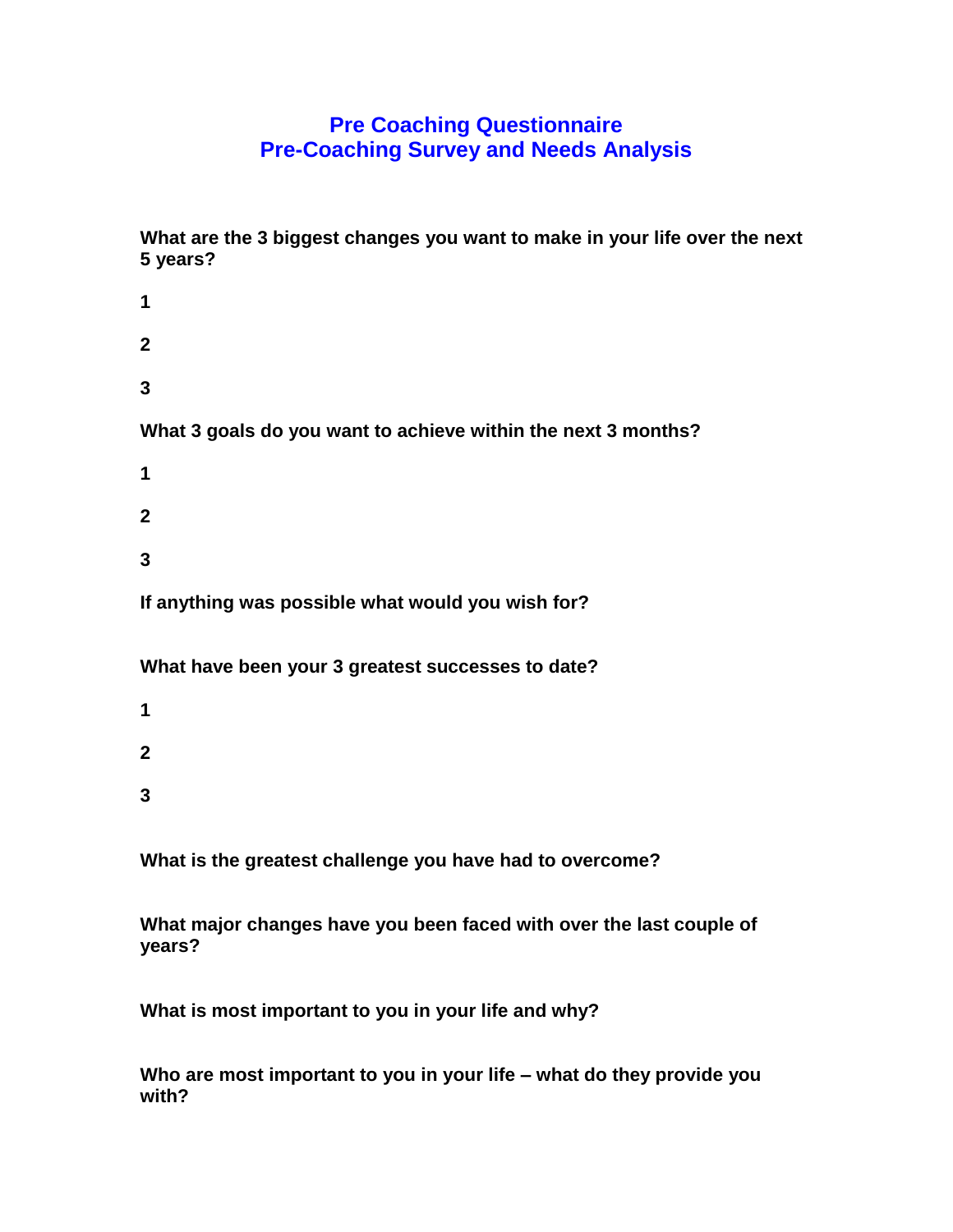**Is your life one of your choosing?** 

**If not who is choosing it for you? On a scale of 1 -10 how happy are you with your life right now? What are the things that make you happy?** 

**On a scale of 1-10 how motivated are you in your work/personal life? What motivates you?** 

**On a scale of 1 -10 how stressed do you feel right now – what are your key stressors?**

**List 5 things that you feel you are 'putting up with' right now?** 

- **1**
- **2**
- **3**
- 
- **4**
- **5**

**What would you like your coach to do if you struggle with your goals?** 

**How will you know when you are receiving value from the coaching process?**

**What approaches motivate /de-motivate you?** 

**Motivates Me:**

**De-motivate Me:**